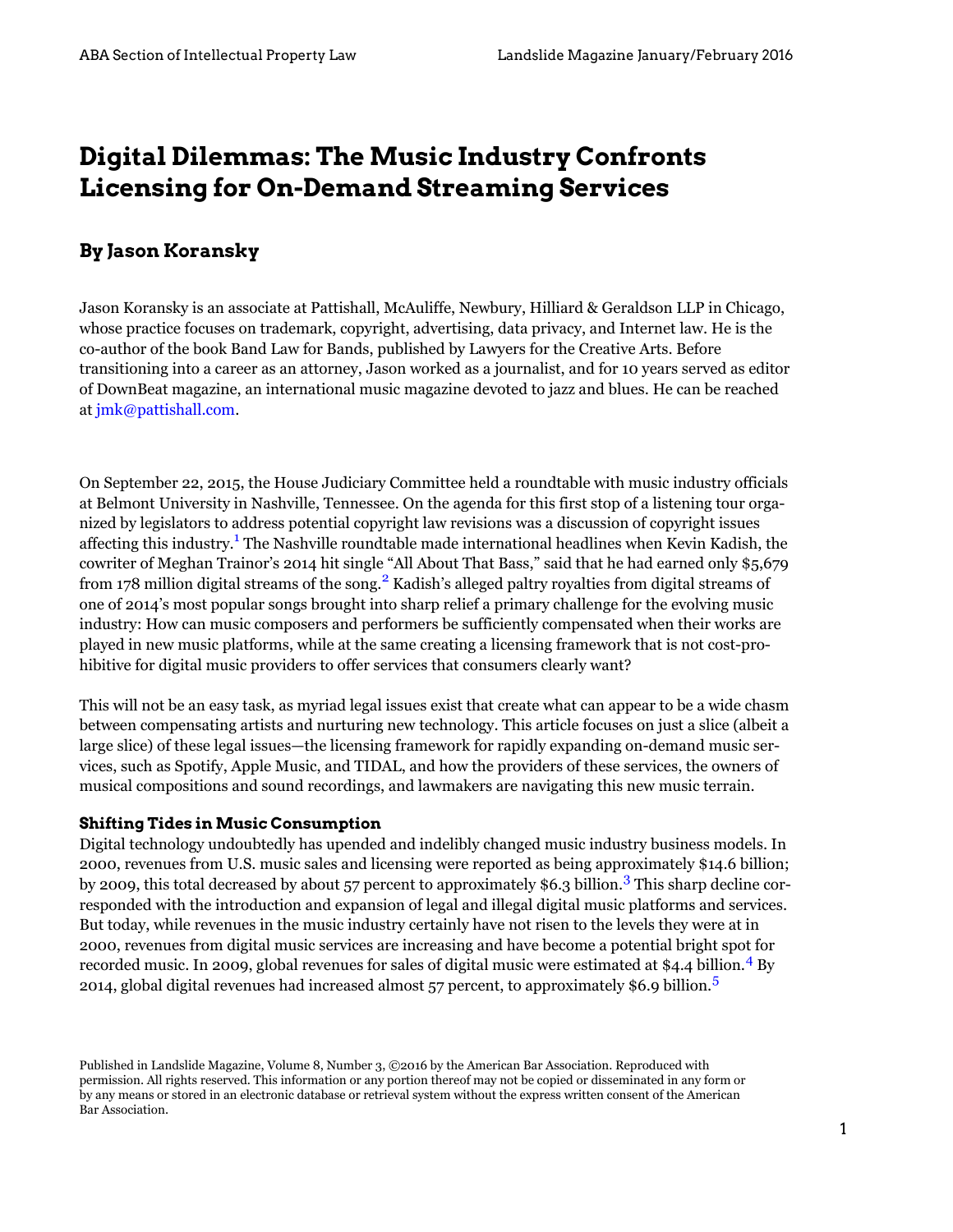<span id="page-1-0"></span>Two primary types of online music streaming services exist: noninteractive and interactive. A noninteractive service, such as Pandora or an Internet radio station, does not allow a user to choose the exact song he or she wants to hear. On the other hand, an interactive, on-demand service allows a user to choose a particular song or album in the service's catalog to listen to. On-demand services like Spotify have played a significant role in the recent growth of digital streaming services. For example, in 2011, paid subscriptions in the United States for these services were estimated at approximately 1.8 million.<sup>[6](#page-6-5)</sup> By 2014, paid subscriptions in the United States for on-demand services more than quadrupled, reaching approximately 7.7 million, with paid subscription revenues growing to approximately \$799 million.[7](#page-6-6)  Significantly, revenues from all streaming services (which would also include noninteractive services like Pandora) accounted for 27 percent of total U.S. music industry revenues in 2014.<sup>8</sup>

<span id="page-1-3"></span><span id="page-1-2"></span><span id="page-1-1"></span>All signs point to revenue numbers for on-demand music services only continuing to grow. Apple Music launched in June 2015, and in three months managed to sign up about 15 million users.<sup>9</sup> Apple's involvement in this field, however, will certainly increase the percentage that streaming services account for in total U.S. music revenue. Further, Spotify has announced goals to reach 100 million subscribers globally by the end of 2015—albeit, the majority of these subscribers are for the free, ad-supported version of the service.<sup>10</sup>

<span id="page-1-4"></span>These numbers represent just a small sample of the data proving massive changes in the music industry. Overall, they reflect an irreversible shift in music distribution, with consumers willing to spend about \$9.99 a month to have unlimited access to huge catalogs of recorded music, instead of \$12.99 or more for just one album. As sales of tangible products decrease, users and revenues of digital streaming services increase. Simply put, on-demand services appear to represent the future of the recorded music industry, but the services currently operate in a copyright system designed before the concept of any music, on any device, accessible anywhere you choose had been contemplated or conceived.

## **Current Licensing Framework**

Current U.S. copyright law was not written to address the myriad licensing issues involved with ondemand digital music services. Much of the tension and difficulty exists with these services due to the complex licensing system for compositions and sound recordings in the digital realm, and the disparate treatment these works receive under the law. As with most discussions involving music copyright law, here it is likewise crucial to remember that two distinct copyrights exist in every recorded piece of music—one for the actual sound recording, and another for the underlying composition.<sup>[11](#page-7-1)</sup> The methods by which digital streaming services obtain rights to perform and make copies of the sound recordings and compositions require different negotiations and licensing processes.

<span id="page-1-7"></span><span id="page-1-6"></span><span id="page-1-5"></span>First, owners of sound recordings fixed on or after February 15, 1972, $^{12}$  enjoy federal rights in digital streams of their recordings that do not exist when these sound recordings are broadcast through terrestrial radio, as the Copyright Act provides the owner of a sound recording the exclusive right to perform the work through a digital audio transmission.<sup>[13](#page-7-3)</sup> Further, no compulsory license or set licensing rates exist to obtain the right to perform or make copies of sound recordings through an on-demand digital service. As such, on-demand digital music services must negotiate directly with the owners of sound recordings—such as record labels or individual artists—to obtain the right to offer their recordings on

Published in Landslide Magazine, Volume 8, Number 3, ©2016 by the American Bar Association. Reproduced with permission. All rights reserved. This information or any portion thereof may not be copied or disseminated in any form or by any means or stored in an electronic database or retrieval system without the express written consent of the American Bar Association.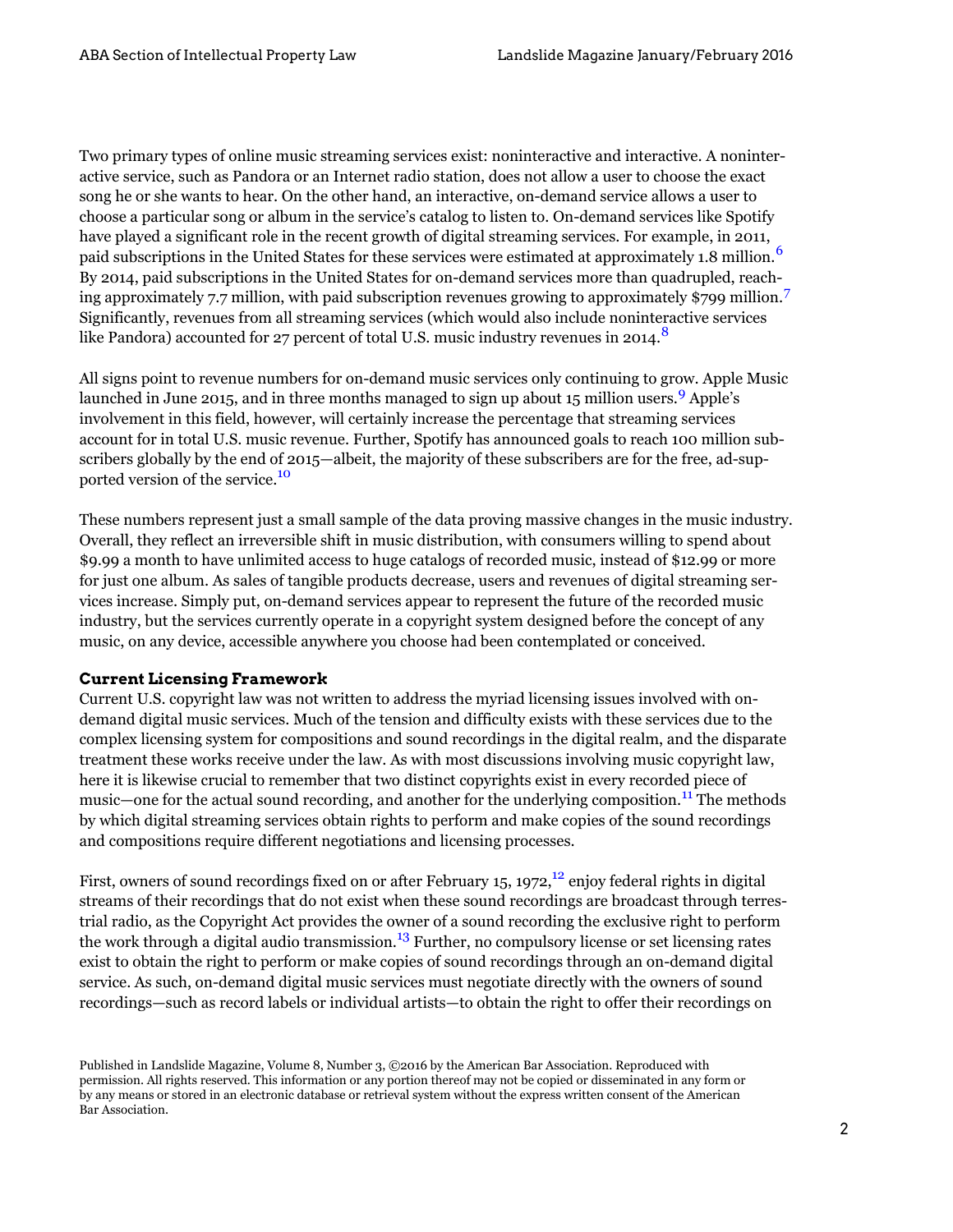<span id="page-2-1"></span><span id="page-2-0"></span>the service. (On the other hand, statutory licenses exist to perform and make ephemeral copies of sound recordings through noninteractive services such as Pandora, $^{14}$  the royalties from which are collected and administered by SoundExchange.<sup>15</sup>) Because these licenses are negotiated privately and are confidential, the standard rates for these licenses are not generally known to the public.

If artists who own their sound recordings do not want to make their recordings available through Spotify or another on-demand service, they can simply opt not to sign a license with the service. In doing so, however, they risk less exposure for their music. For on-demand music service providers, the lack of a statutory compulsory license creates significant challenges to acquire the rights to perform and make the necessary copies of sound recordings.

An entirely different situation exists for compositions. A digital streaming service must secure both a public performance license and a mechanical license to stream a composition. Public performance licenses are blanket licenses that a digital streaming service obtains from performing rights organizations (PROs) like ASCAP, BMI, and SESAC. If a musical work is listed in the database for one of these PROs, so long as the on-demand service has obtained a blanket license from one of these PROs, it has the right to perform the work publicly. Obtaining these licenses tend to be fairly straightforward transactions, and the rates that ASCAP and BMI charge for these licenses are dictated through consent decrees with the U.S. government.

<span id="page-2-2"></span>Mechanical licenses, on the other hand, are statutory licenses obtained from separate organizations—such as the Harry Fox Agency—that administer the compulsory licenses set forth in 17 U.S.C. § 115. Under the statutory mechanical license framework in the Copyright Act, once a composition has been distributed in the United States, another party may distribute and make a copy of this composition, so long as it follows the procedures to obtain a compulsory mechanical license.<sup>16</sup> An on-demand music service must obtain a mechanical license for a composition because streaming services make copies of the compositions on their servers in order to provide the works to listeners.

<span id="page-2-3"></span>Pursuant to chapter 8 of the Copyright Act, the Copyright Royalty Board (CRB) sets the rates for these statutory licenses. In 2009, the CRB set the first rates for compulsory mechanical licenses for digital music services.<sup>[17](#page-7-7)</sup> As discussed later, composition owners appear to believe that the rates the CRB has set for mechanical licenses for on-demand services are too low, and efforts are underway that would allow owners of compositions to present evidence to the CRB that would help bolster arguments that these rates should increase.

One potentially burdensome component of acquiring a mechanical license is that the licensee must inform all owners of the composition that it intends to acquire this license. Oftentimes, all owners of a composition have their works registered with the Harry Fox Agency, which streamlines and simplifies the process of obtaining a mechanical license. For some musical works, however, the identity of the composers may not be readily attainable, or it may be difficult to locate the owners of the musical work. Contrary to the situation in which an on-demand service may obtain a blanket public performance license from a PRO for all works in a PRO's catalog and be assured that it has rights to perform the composition, an on-demand music service provider cannot be assured that it has properly obtained a

Published in Landslide Magazine, Volume 8, Number 3, ©2016 by the American Bar Association. Reproduced with permission. All rights reserved. This information or any portion thereof may not be copied or disseminated in any form or by any means or stored in an electronic database or retrieval system without the express written consent of the American Bar Association.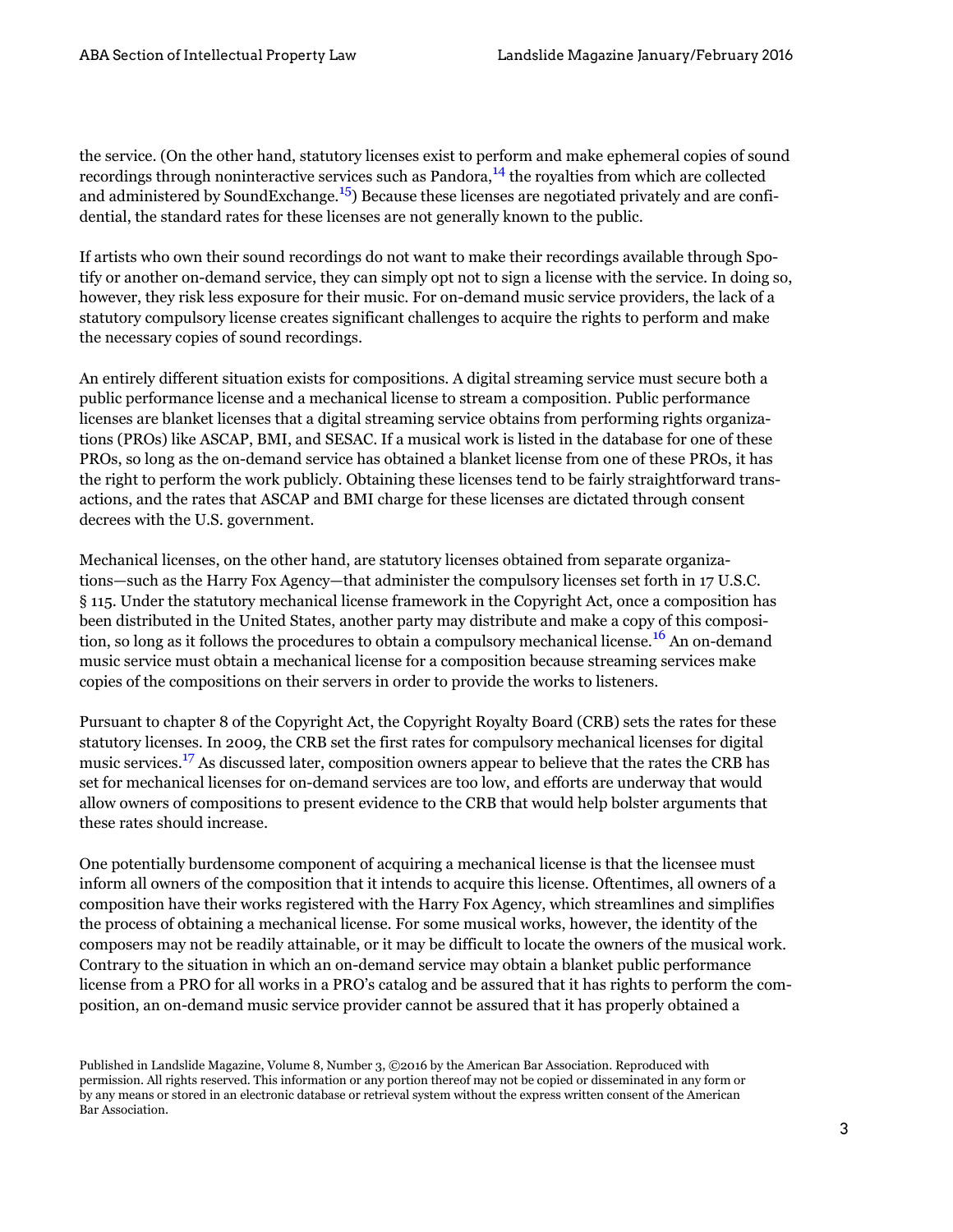mechanical license if it is unsure whether all composition owners have received notice of the license. This creates an inherent risk in including such a composition in an on-demand service, as the service provider has technically violated the exclusive rights of the owners by not following the statutory formalities of obtaining the mechanical license.

Copyright law as it currently exists has allowed on-demand services to develop and grow. But sentiment is increasing from all parties with interests in these services that the law needs to be amended to address both the technological and marketplace realities of these services.

#### **Artists Revolt against Current System**

<span id="page-3-1"></span><span id="page-3-0"></span>In June 2015, Spotify received a valuation of more than \$8 billion after it engaged in another round of funding.<sup>18</sup> Clearly, investors believe that on-demand digital streaming offers significant revenue potential. Some artists, on the other hand, have taken a more skeptical approach to these services. Most famously, Taylor Swift pulled her recordings from Spotify in November 2014.<sup>[19](#page-7-9)</sup> (Interestingly, though, she cannot control uses of her compositions on Spotify, as shown by the fact that Ryan Adams's cover version of Swift's album *1989* is available on Spotify.) Prior to pulling her music from the service, in a story published in the *Wall Street Journal*, Swift wrote, "Piracy, file sharing and streaming have shrunk the numbers of paid album sales drastically, and every artist has handled this blow differently."<sup>[20](#page-7-10)</sup>

<span id="page-3-3"></span><span id="page-3-2"></span>Of course, being one of the most popular recording artists in the world allows Swift to have the autonomy to take such an action, and to receive publicity for it. But criticism of Spotify or other digital streaming services is not confined to her. For example, Thom Yorke, lead singer of the band Radiohead, once called Spotify "the last desperate fart of a dying corpse."<sup>21</sup> Significantly, it is close to impossible to find any commentary that musicians are overpaid by these services. Rather, the common refrain is that artists are grossly underpaid when their compositions and sound recordings are streamed through ondemand services.

<span id="page-3-4"></span>One recent report that took a pro-artist stance came from the Rethink Music Initiative, which was a project from the Berklee College of Music Institute for Creative Entrepreneurship.<sup>22</sup> Released on July 14, 2015, the report was the result of a year-long study to gain a deeper understanding on the contours of the digital music marketplace, locate inefficiencies, and make recommendations to cure these inefficiencies and level the playing field for all parties in the industry.

<span id="page-3-5"></span>The Rethink Music report provided several recommendations, including the creation of a Creator's Bill of Rights, a "fair music" certification of transparency for digital services, and creating a decentralized database for rights holders of compositions and sound recordings.<sup>[23](#page-7-13)</sup> The proposed Creator's Bill of Rights essentially calls for music not to be undervalued in the digital realm, and for artists to have a greater voice in how their works are used. Key provisions of these standards would include:

- • Every creator deserves to be fairly compensated for the use of his/her works.
- • Every creator deserves to know exactly where and when his/her work is used or performed.
- • Every creator deserves up-to-date reporting on the uses of his/her works (no more than 30 days in arrears for digital uses, 90 days for other uses).

Published in Landslide Magazine, Volume 8, Number 3, ©2016 by the American Bar Association. Reproduced with permission. All rights reserved. This information or any portion thereof may not be copied or disseminated in any form or by any means or stored in an electronic database or retrieval system without the express written consent of the American Bar Association.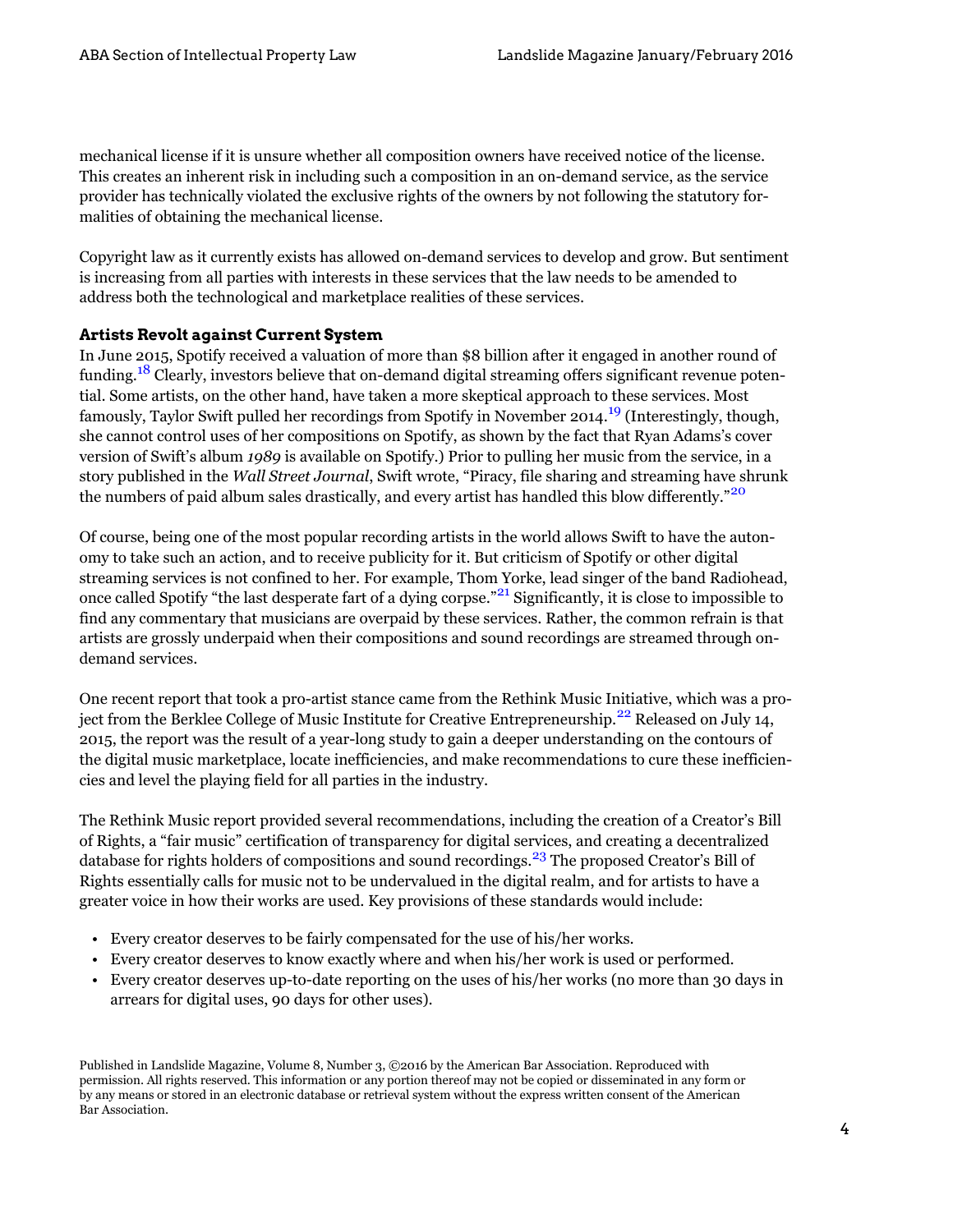- • Every creator deserves to be recognized for the creation of his/her works via identification on digital performances or uses.
- • Every creator deserves to know the entire payment stream for his/her royalties (e.g., which parties are taking a cut and how much).
- Every creator deserves the right to set the price for his/her works based on fair-market value.<sup>24</sup>

<span id="page-4-0"></span>Implementing some of these proposals would involve changes to U.S. copyright law, while others would simply be standards that would be adopted by the industry. Interestingly, the Copyright Office has set forth proposals that closely resemble some of Rethink Music's recommendations.

## **The Copyright Office Offers Positions on On-Demand Streaming**

<span id="page-4-2"></span><span id="page-4-1"></span>In February 2015, the Copyright Office issued a report titled *Copyright and the Music Marketplace*. [25](#page-7-15)  The report emphasized that compositions and sound recordings should be regulated in a more consistent and equal manner in the digital realm, and emphasized that owners of compositions should be allowed to opt-out or withdraw rights to use their compositions in interactive streaming services.<sup>[26](#page-7-16)</sup> Such a development would surely be applauded by composers who want recourse if they feel that they are not being properly compensated for their works.

<span id="page-4-3"></span>The Copyright Office also recognized the inefficiencies that exist in the current licensing system for interactive digital music services to obtain rights to use musical compositions in their services, and made several specific recommendations to help streamline the licensing process. First, the report suggested that a bundled mechanical and performance rights license should be created, so that both licensors and licensees would not have to engage in the redundant process of licensing these rights.<sup>27</sup> Second, the report recommended amending § 115 of the Copyright Act to establish a blanket mechanical license for digital uses, which would allow a licensee to obtain a repertoire-wide mechanical license from a management rights organization such as the Harry Fox Agency.<sup>28</sup> The report, however, recommended adding an opt-out provision should publishers or other composition owners not want their works to be included in such a license for an on-demand service. Further, the report also recommended an opt-out provision for PROs for public performance licenses for interactive streaming services.<sup>[29](#page-7-19)</sup>

<span id="page-4-5"></span><span id="page-4-4"></span>Overall, the Copyright Office report struck a balance between protecting content creators' rights and establishing an environment in which on-demand services could operate efficiently.

## **Spotify's Proposals**

<span id="page-4-7"></span><span id="page-4-6"></span>Submitted in response to the Copyright Office's notice of inquiry for what became the *Copyright and the Music Marketplace* report, Spotify submitted comments that detailed its proposed revisions to copyright law.<sup>30</sup> Spotify acknowledged that any revisions should ensure that "[a]uthors and performers receive fair compensation for their creative works.<sup>"[31](#page-8-0)</sup> It also made some interesting proposals that would help mitigate risks and bring efficiencies to the mechanical licensing process. As detailed above, on-demand streaming services must obtain a mechanical license prior to streaming any composition and must comply with the formalities for this statutory compulsory license, including notifying rights holders that it intends to acquire this license. Spotify made two proposals regarding mechanical licenses. First, it proposed allowing it to provide a notice of intent to use a composition within a reason-able time after distribution on the service, rather than prior to use.<sup>[32](#page-8-1)</sup>

<span id="page-4-8"></span>Published in Landslide Magazine, Volume 8, Number 3, ©2016 by the American Bar Association. Reproduced with permission. All rights reserved. This information or any portion thereof may not be copied or disseminated in any form or by any means or stored in an electronic database or retrieval system without the express written consent of the American Bar Association.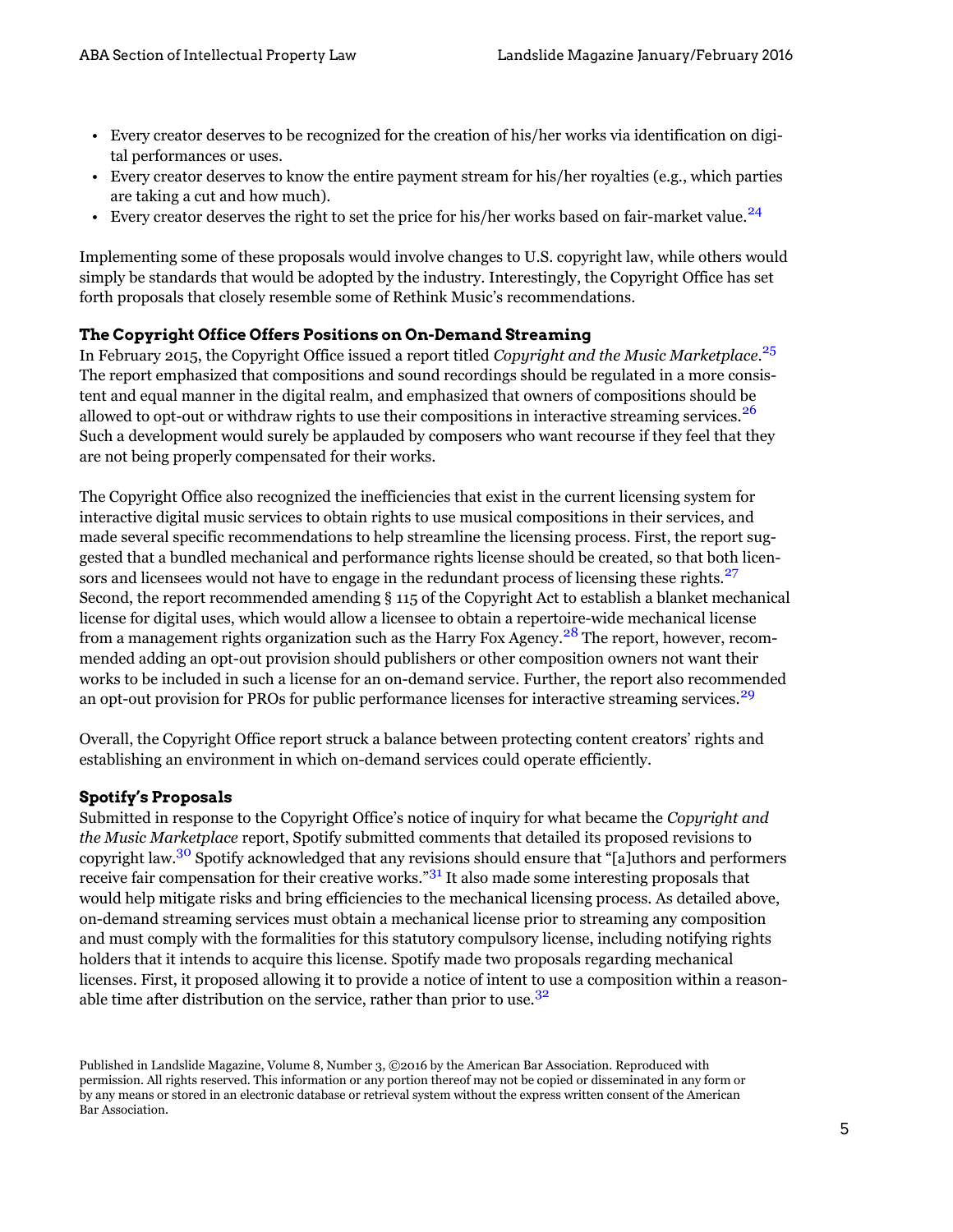<span id="page-5-0"></span>Second, Spotify also proposed creating a blanket license for § 115 licenses for musical works similar to the mechanism that exists for § 114 licenses for digital transmissions of sound recordings on noninterac-tive services.<sup>[33](#page-8-2)</sup> Spotify identified the seemingly illogical disparate treatment of sound recordings and compositions in the digital music realm, and made a strong argument that treatment should be equal:

If Congress has already determined that certain uses of musical works are covered by a statutory license, then it would seem unnecessary to provide each and every copyright owner with notice of use in advance of such use so long as the copyright owner is being paid for a use. For example, Section 114 does not require a noninteractive streaming service to notify each sound recording copyright owner of a use of a sound recording. Rather, a single Notice of Use of Sound Recordings Under Statutory License is filed with the United States Copyright Office. Spotify sees no reason why notice to copyright owners under Section 115 should be different than notice to copyright owners under Section 114.<sup>34</sup>

<span id="page-5-3"></span><span id="page-5-2"></span><span id="page-5-1"></span>Spotify recommended that a single organization, similar to SoundExchange, be created to collect these new blanket royalties.<sup>[35](#page-8-4)</sup> Spotify did argue, however, that the rate-setting procedures for mechanical licenses before the CRB were "probably appropriate" and should not be modified significantly.<sup>36</sup> If current legislation before Congress passes, however, these rate-setting procedures will likely change significantly.

#### **Legislation Proposed**

<span id="page-5-4"></span>On March 4, 2015, a bipartisan group of legislators introduced the Songwriter Equity Act of 2015.<sup>[37](#page-8-6)</sup> The bill has two primary components. First, the bill would allow the CRB or any other administrative or judicial body to consider the license rates set for digital public performances of sound recordings under 17 U.S.C. § 106(6) when determining the appropriate § 114 compulsory license rates for composition. This change would impact the license rates for noninteractive music services.

The second proposed revision would impact on-demand services. Currently, in rate-setting proceedings for § 115 mechanical licenses, the CRB cannot consider as evidence in setting rates other licensing deals. Essentially, the CRB cannot determine how the current marketplace would guide the rates for these compulsory mechanical licenses. The Songwriter Equity Act changes this, by amending 17 U.S.C.  $\S$  115(c)(3)(D) to include the following:

<span id="page-5-5"></span>The Copyright Royalty Judges shall establish rates and terms that most clearly represent the rates and terms that would have been negotiated in the marketplace between a willing buyer and a willing seller. In establishing such rates and terms, the Copyright Royalty Judges shall base their decision on marketplace, economic, and use information presented by the participants. In establishing such rates and terms, the Copyright Royalty Judges may consider the rates and terms for comparable uses and comparable circumstances under voluntary license agreements.<sup>38</sup>

Published in Landslide Magazine, Volume 8, Number 3, ©2016 by the American Bar Association. Reproduced with permission. All rights reserved. This information or any portion thereof may not be copied or disseminated in any form or by any means or stored in an electronic database or retrieval system without the express written consent of the American Bar Association.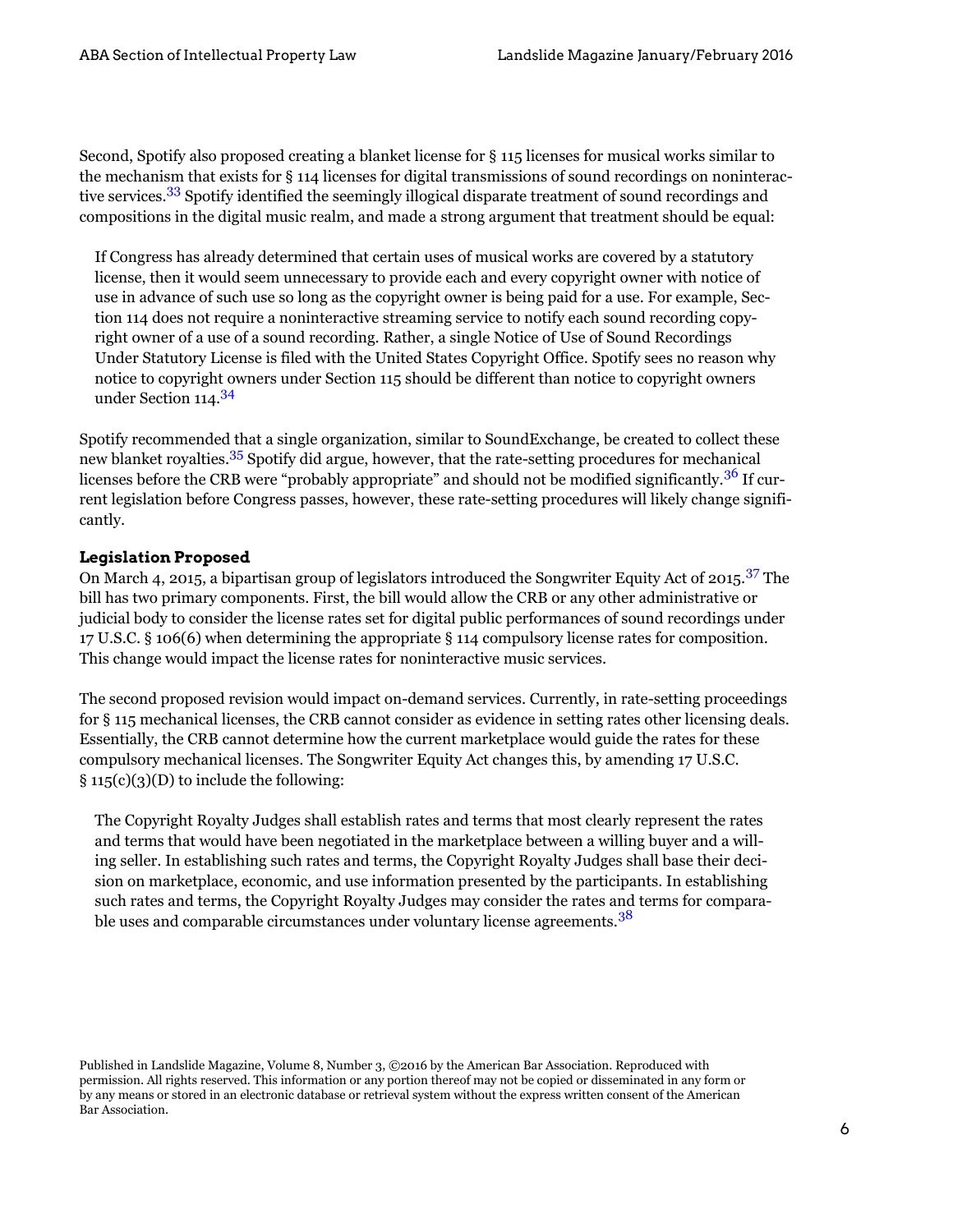Simply put, the legislation would likely lead to an increase in mechanical royalty rates for using works in on-demand services. While this change may not eliminate stories such as Kadish's small checks for being the cowriter of an international hit song, it could at least help provide compensation for songwriters more commensurate with how their works are used. Certainly, the change could result in costs for music through on-demand streaming services rising.

## **Conclusion: Legal Reforms Aim to Find Appropriate Value for Music in New Digital Realm**

As shown above, all parties seem to be in agreement that musicians need to get sufficiently paid for their works when streamed on platforms such as Spotify and Apple Music. Further, all parties agree that the current licensing system needs to be updated. But what these updates will be remains to be seen. While some radical changes have been proposed, actual change will likely be slow and incremental.

Proposals such as those in the Songwriter Equity Act to amend the Copyright Act to allow parties to present more evidence to the CRB in mechanical license rate determination proceedings may prove easier to implement than a new blanket license for mechanical licenses. Yet as the marketplace continues to push for on-demand music and artists see the potential to reach their fans and make money through these services, music distribution will continue to move away from physical products and become predominantly digital. While this occurs, the laws will likely change to allow these services to proliferate, while at the same time giving artists the financial incentive to make and distribute their music.

#### **Endnotes**

<span id="page-6-0"></span>[1](#page-0-0). *See* Nate Rau, *"All About That Bass" Writer Decries Streaming Revenue*, TENNESSEAN, Sept. 22, 2015, [http://www.tennessean.com/story/money/industries/music/2015/09/22/all-bass-writer](http://www.tennessean.com/story/money/industries/music/2015/09/22/all-bass-writer-decries-streaming-revenue/72570464/)[decries-streaming-revenue/72570464/.](http://www.tennessean.com/story/money/industries/music/2015/09/22/all-bass-writer-decries-streaming-revenue/72570464/)

<span id="page-6-1"></span>[2.](#page-0-1) *Id.* Kadish did not distinguish what percentage of these streams were from noninteractive digital music services, such as Pandora, SiriusXM, and Internet radio, and what percentage were from interactive, on-demand services like Spotify.

<span id="page-6-2"></span>[3](#page-0-2). *See* David Goldman, *Music's Lost Decade: Sales Cut in Half*, CNN MONEY (Feb. 3, 2010), [http://money.cnn.com/2010/02/02/news/companies/napster\\_music\\_industry/](http://money.cnn.com/2010/02/02/news/companies/napster_music_industry/).

<span id="page-6-3"></span> [4.](#page-0-3) *See*IFPI, IFPI DIGITAL MUSIC REPORT 2015: CHARTING THE PATH TO SUSTAINABLE GROWTH 6 (2015), <http://www.ifpi.org/downloads/Digital-Music-Report-2015.pdf>.

#### [5](#page-0-4). *Id*.

<span id="page-6-5"></span><span id="page-6-4"></span> [6.](#page-1-0) *See*JOSHUA P. FRIEDLANDER, RECORDING INDUS. ASS'N OF AM., NEWS AND NOTES ON 2014 RIAA MUSIC INDUSTRY SHIPMENT AND REVENUE STATISTICS 1 (2014), [http://riaa.com/media/](http://riaa.com/media/D1F4E3E8-D3E0-FCEE-BB55-FD8B35BC8785.pdf) [D1F4E3E8-D3E0-FCEE-BB55-FD8B35BC8785.pdf](http://riaa.com/media/D1F4E3E8-D3E0-FCEE-BB55-FD8B35BC8785.pdf).

[7](#page-1-1). *Id.* at 1–2.

[8.](#page-1-2) *Id.* 

<span id="page-6-8"></span><span id="page-6-7"></span><span id="page-6-6"></span>[9.](#page-1-3) *See* Claire Atkinson, *Apple Music Has Been a Surprising Success*, N.Y. POST, Sept. 21, 2015, [http://nypost.com/2015/09/21/apple-music-has-been-a-surprising-success.](http://nypost.com/2015/09/21/apple-music-has-been-a-surprising-success) Many of those people certainly signed up for the initial three-month free trial period, and these numbers likely decreased significantly after the trial period ended on Sept. 30, 2015.

Published in Landslide Magazine, Volume 8, Number 3, ©2016 by the American Bar Association. Reproduced with permission. All rights reserved. This information or any portion thereof may not be copied or disseminated in any form or by any means or stored in an electronic database or retrieval system without the express written consent of the American Bar Association.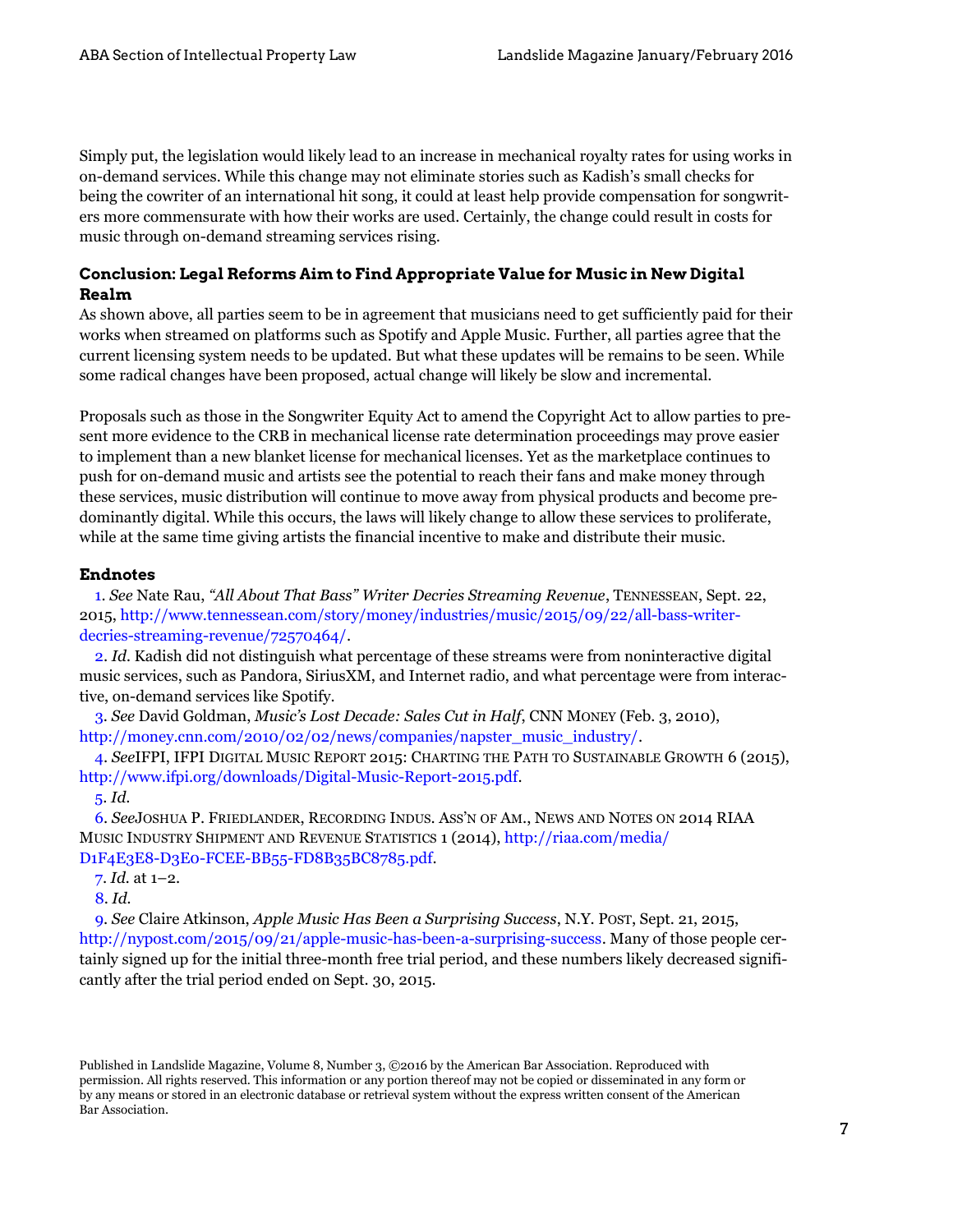<span id="page-7-0"></span>[10](#page-1-4). *See* Max Willens, *Spotify Launches All-Out Blitz on Advertisers in NYC as Streaming Music Heats Up*, INT'L BUS. TIMES, Sept. 29, 2015, [http://www.ibtimes.com/spotify-launches-all-out-blitz](http://www.ibtimes.com/spotify-launches-all-out-blitz-advertisers-nyc-streaming-music-heats-2117378)[advertisers-nyc-streaming-music-heats-2117378.](http://www.ibtimes.com/spotify-launches-all-out-blitz-advertisers-nyc-streaming-music-heats-2117378)

[11.](#page-1-5) *See* 17 U.S.C. § 102(a).

<span id="page-7-2"></span><span id="page-7-1"></span>[12.](#page-1-6) No federal copyright protection exists for sound recordings made prior to this date. In 1971, Congress passed the Sound Recording Amendment, which provided the owners of sound recordings made from February 15, 1972, onward the exclusive right to reproduce their works. *See* Pub. L. No. 92-140, § 3, 85 Stat. 391, 392 (1971).

[13.](#page-1-7) 17 U.S.C. § 106(6).

[14.](#page-2-0) *Id*. §§ 112, 114.

<span id="page-7-5"></span><span id="page-7-4"></span><span id="page-7-3"></span>[15.](#page-2-1) *SeeAbout*, SOUNDEXCHANGE, <http://www.soundexchange.com/about/>(last visited October 15, 2015).

[16.](#page-2-2) 17 U.S.C. § 115(a).

<span id="page-7-7"></span><span id="page-7-6"></span>[17](#page-2-3). *See* Mechanical and Digital Phonorecord Delivery Rate Determination Proceeding, 74 Fed. Reg. 4510, 4514–15 (Jan. 26, 2009) (codified at 37 C.F.R. §§ 385.1–.17).

<span id="page-7-8"></span>[18](#page-3-0). *See* Kasper Viita & Matthew Campbell, *Spotify Value Tops \$8 Billion as Investors Bet on Streaming*, BLOOMBERG BUS. (June 10, 2015), [http://www.bloomberg.com/news/articles/2015-06-10/spotify](http://www.bloomberg.com/news/articles/2015-06-10/spotify-valued-at-8-2-billion-as-teliasonera-buys-stake)[valued-at-8-2-billion-as-teliasonera-buys-stake](http://www.bloomberg.com/news/articles/2015-06-10/spotify-valued-at-8-2-billion-as-teliasonera-buys-stake).

<span id="page-7-9"></span>[19.](#page-3-1) Swift was also quick to condemn Apple for its initial decision not to pay royalties to artists during the three-month free trial period when Apple Music launched in the United States. *See* Taylor Swift, *To Apple, Love Taylor*, TUMBLR (June 21, 2015), [http://taylorswift.tumblr.com/post/122071902085/to](http://taylorswift.tumblr.com/post/122071902085/to-apple-love-taylor)[apple-love-taylor](http://taylorswift.tumblr.com/post/122071902085/to-apple-love-taylor). Shortly after Swift wrote this post, Apple decided to pay artists during the trial period. *See* Tim Bajarin, *How Taylor Swift Saved Apple Music*, TIME (June 30, 2015), [http://time.com/](http://time.com/3940500/apple-music-taylor-swift-release/) [3940500/apple-music-taylor-swift-release/](http://time.com/3940500/apple-music-taylor-swift-release/).

<span id="page-7-10"></span>[20.](#page-3-2) *See* Taylor Swift, *For Taylor Swift, the Future of Music Is a Love Story*, WALL ST. J., July 7, 2014, <http://www.wsj.com/articles/for-taylor-swift-the-future-of-music-is-a-love-story-1404763219>.

<span id="page-7-11"></span>[21.](#page-3-3) *See* Stuart Dredge, *Thom Yorke Calls Spotify "The Last Desperate Fart of a Dying Corpse*,*"*GUARDIAN, Oct. 7, 2013, [http://www.theguardian.com/technology/2013/oct/07/spotify-thom](http://www.theguardian.com/technology/2013/oct/07/spotify-thom-yorke-dying-corpse)[yorke-dying-corpse.](http://www.theguardian.com/technology/2013/oct/07/spotify-thom-yorke-dying-corpse)

<span id="page-7-12"></span>[22](#page-3-4). RETHINK MUSIC, FAIR MUSIC: TRANSPARENCY AND PAYMENT FLOWS IN THE MUSIC INDUSTRY (2015), [http://static1.squarespace.com/static/552c0535e4b0afcbed88dc53/t/55d0da1ae4b06bd4bea8c86c/](http://static1.squarespace.com/static/552c0535e4b0afcbed88dc53/t/55d0da1ae4b06bd4bea8c86c/1439750682446/rethink_music_fairness_transparency_final.pdf)  [1439750682446/rethink\\_music\\_fairness\\_transparency\\_final.pdf.](http://static1.squarespace.com/static/552c0535e4b0afcbed88dc53/t/55d0da1ae4b06bd4bea8c86c/1439750682446/rethink_music_fairness_transparency_final.pdf)

[23](#page-3-5). *Id.* at 25.

[24](#page-4-0). *Id.* 

<span id="page-7-15"></span><span id="page-7-14"></span><span id="page-7-13"></span> [25.](#page-4-1) U.S. COPYRIGHT OFFICE, COPYRIGHT AND THE MUSIC MARKETPLACE: A REPORT OF THE REGISTER OF COPYRIGHTS (2015), *available at*[http://copyright.gov/policy/musiclicensingstudy/copyright-and-the](http://copyright.gov/policy/musiclicensingstudy/copyright-and-the-music-marketplace.pdf)[music-marketplace.pdf](http://copyright.gov/policy/musiclicensingstudy/copyright-and-the-music-marketplace.pdf).

<span id="page-7-16"></span>[26](#page-4-2). *Id.* at 2.

<span id="page-7-17"></span>[27.](#page-4-3) *Id.* at 5.

[28.](#page-4-4) *Id.* at 6.

[29](#page-4-5). *Id.* at 4.

<span id="page-7-20"></span><span id="page-7-19"></span><span id="page-7-18"></span>[30.](#page-4-6) *See* Comments of Spotify USA Inc., Music Licensing Study, Docket No. 2014-03 (U.S. Copyright Office May 23, 2014), *available at*[http://copyright.gov/docs/musiclicensingstudy/comments/Dock](http://copyright.gov/docs/musiclicensingstudy/comments/Docket2014_3/Spotify_USA_Inc_MLS_2014.pdf)[et2014\\_3/Spotify\\_USA\\_Inc\\_MLS\\_2014.pdf.](http://copyright.gov/docs/musiclicensingstudy/comments/Docket2014_3/Spotify_USA_Inc_MLS_2014.pdf)

Published in Landslide Magazine, Volume 8, Number 3, ©2016 by the American Bar Association. Reproduced with permission. All rights reserved. This information or any portion thereof may not be copied or disseminated in any form or by any means or stored in an electronic database or retrieval system without the express written consent of the American Bar Association.